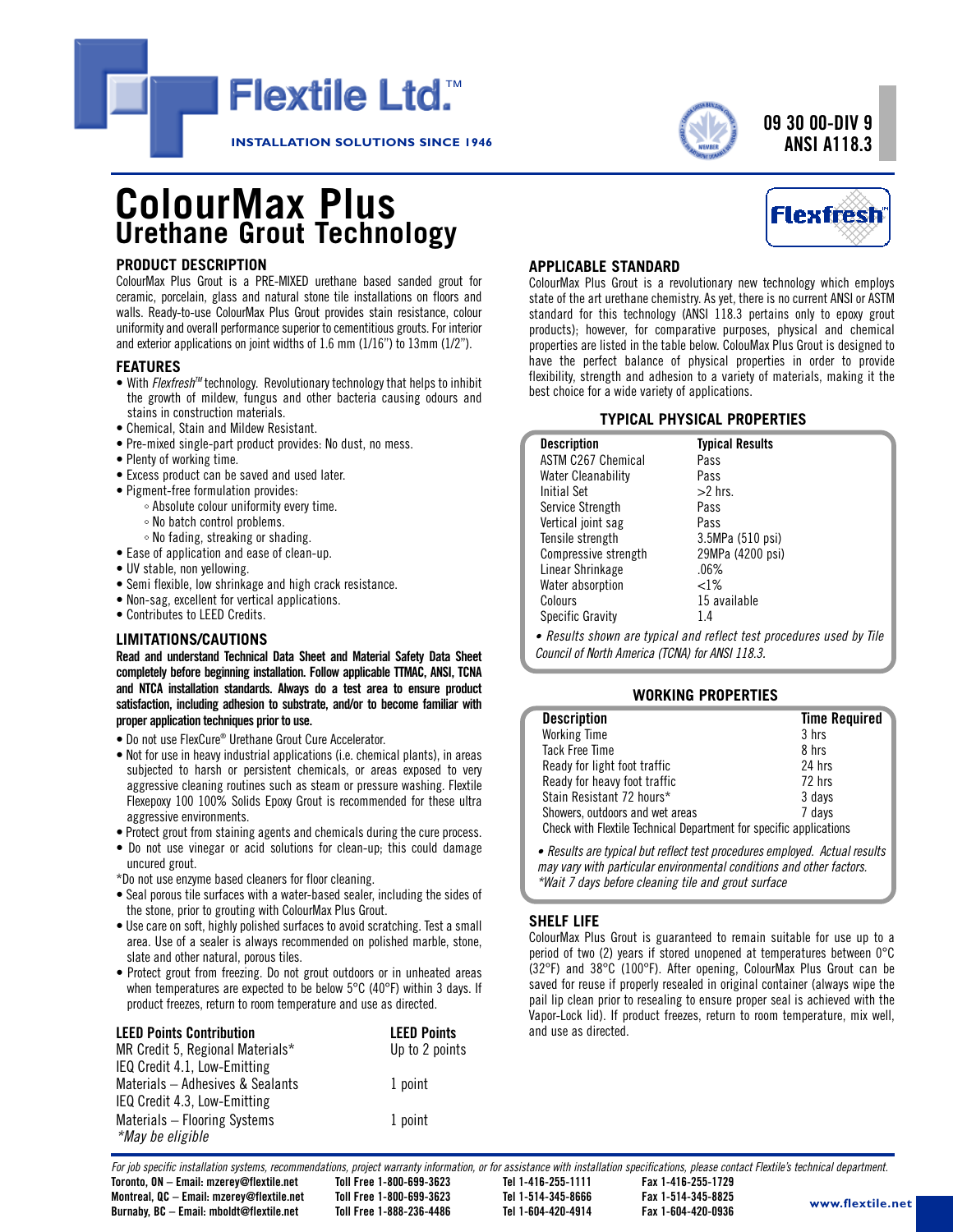

# **<sup>09</sup> <sup>30</sup> 00-DIV <sup>9</sup> Co ANSI A118.3 lourMax Plus Urethane Grout Technology**



- For use in joints 1.5mm (1/16") or greater. Ensure that joints are well packed. Smaller joints may require extra effort.
- To speed up installation, or for quarry and other porous tile and/or outdoor applications, pre-wet tile surface using clean water with a damp sponge prior to spreading grout, being careful not to leave standing water in the grout joints.
- To facilitate cleaning, pre-seal all porous tile and natural stone before grouting.
- For glass tile, polished marble, stone and other soft surfaces, test grout on a small area to ensure compatibility.
- Maintain temperature above 5°C (40°F) during installation and curing.
- A milky, white liquid may be present on the surface of the grout when opened. This is from normal settling during shipment. The use of a margin trowel is recommended to bring grout into suspension. If a drill mixer is used, mix at low speed for no more than 30 seconds. Overmixing with a drill mixer may introduce excessive air into the product and cause grout sagging on vertical applications and/or other performance issues. Continue to mix with a margin trowel throughout the grouting process.
- Ensure tile is firmly set and mortar is completely dry (always follow manufacturer's instructions) before grouting. Remove all spacers, water, debris and adhesive from tile joints.
- For best results, surface of tile should be at room temperature 21°C to 24°C (70°F to 75°F). Urethane materials are affected by temperature and humidity variations. Cool temperatures and/or high humidity will slow cure time.
- Make sure grout joints are clean, dry, and free from solvents and residue before grouting.

### **Application:**

- Spread grout using a green, sharp-edged, firm rubber grout float. Work the grout diagonally across the joints, packing them full.
- Remove excess grout from the tile surface, pulling the edge of the float diagonally across the joint to prevent grout removal.

### **Grout Cleaning:**

### **For best results, remove grout haze AS YOU WORK, particularly in warm or dry climates.**

If working alone, only grout as far as you can reach  $1 \text{ m}^2$  (10-12 ft<sup>2</sup>) area before initial cleaning. If working as a team, one person should grout, with the other(s) cleaning immediately behind the first person.

- Rinse sponge in water and wring out completely. Since urethane grout requires very little water during cleanup, make sure that the sponge is wrung nearly dry. Wipe lightly, leaving sponge flat on the tile surface to prevent grout removal from joints. Excessive water during cleanup can dilute the urethane binder and cause curing issues that may lead to grout failure.
- Wipe up spilled water immediately. Do not allow water to sit on grout surface or in ungrouted joints.
- Change water mixture after each 9 m² (100 ft².), for each new bucket of grout, or when dirty.
- Check work as you clean. Repair any low spots with additional grout. Unlike other grouts, DO NOT over wash.





### **CHEMICAL RESISTANCE CHART**

| Chemical                      | <b>Exposure</b> |
|-------------------------------|-----------------|
| Acetic Acid, 3%               | Pass            |
| Acetic Acid, 10%              | Pass            |
| Ammonium chloride             | Pass            |
| Citric Acid Solution, 30 g/l  | Pass            |
| Citric Acid Solution, 100 g/l | Pass            |
| Lactic Acid                   | Pass            |
| Phosphoric Acid, 3%           | Pass            |
| Phosphoric Acid, 10%          | Pass            |
| Sulfamic Acid, 3%             | Pass            |
| Sulfamic Acid, 10%            | Pass            |
| <b>Bleach</b>                 | Pass            |
| Hydrochloric Acid, 3%         | Pass            |
| Hydrochloric Acid, 10%        | Pass            |
| Potassium Hydroxide, 30 g/l   | Pass            |
| Potassium Hydroxide, 100 g/l  | Pass            |

### *COVERAGE*

|                              | JOINT WIDTH |      |           |           |           |           |
|------------------------------|-------------|------|-----------|-----------|-----------|-----------|
| <b>TILE SIZE</b> (inches)    | 1/16"       | 1/8" | 3/16"     | 1/4"      | 3/8"      | 1/2"      |
| (c <sub>m</sub> )            | 0.16        | 0.32 | 0.48      | 0.63      | 0.95      | 1.27      |
| $1"$ x $1"$ x $1/4"$         | 63          | 32   | <b>NR</b> | ΝR        | <b>NR</b> | <b>NR</b> |
| $2.54 \times 2.54 \times 63$ | 5.9         | 2.9  | <b>NR</b> | <b>NR</b> | <b>NR</b> | ΝR        |
| 2" x 2" x 1/4"               | 126         | 63   | <b>NR</b> | ΝR        | ΝR        | NR.       |
| 5.08 x 5.08 x 63             | 11.7        | 5.9  | ΝR        | ΝR        | ΝR        | NR        |
| 4 1/4" x 4 1/4" x 5/16"      | 214         | 107  | 71        | 54        | 36        | 27        |
| 10.79 x 10.79 x .79          | 19.9        | 10.0 | 6.6       | 5.0       | 3.3       | 2.5       |
| 4" x 8" x 1/2"               | 168         | 84   | 56        | 42        | 28        | 21        |
| 10.15 x 20.30 x 1.27         | 15.6        | 7.8  | 5.2       | 3.9       | 2.6       | 2.0       |
| 6" x 6" x 1/2"               | 189         | 95   | 63        | 47        | 32        | 24        |
| 15.23 x 15.23 x 1.27         | 17.6        | 8.8  | 5.9       | 4.4       | 2.9       | 2.2       |
| 8" x 8" x 3/8"               | 337         | 168  | 112       | 84        | 56        | 42        |
| 20.30 x 20.30 x 95           | 31.3        | 15.6 | 10.4      | 7.8       | 5.2       | 3.9       |
| 12" x 12" x 3/8"             | 505         | 253  | 168       | 126       | 84        | 63        |
| 30.45 x 30.45 x .95          | 46.9        | 23.5 | 15.6      | 11.7      | 7.8       | 5.9       |
| 13" x 13" x 3/8"             | 547         | 274  | 182       | 137       | 91        | 68        |
| 32.99 x 32.99 x .95          | 50.9        | 25.4 | 17.0      | 12.7      | 8.5       | 6.4       |
| 16" x 16" x 3/8"             | 673         | 337  | 224       | 168       | 112       | 84        |
| 40.61 x 40.61 x .95          | 62.6        | 31.3 | 20.9      | 15.6      | 10.4      | 7.8       |
| 18" x 18" x 3/8"             | 758         | 379  | 253       | 189       | 126       | 95        |
| 45.69 x 45.69 x .95          | 70.4        | 35.2 | 23.5      | 17.6      | 11.7      | 8.8       |
| 12" x 24" x 3/8"             | 758         | 379  | 253       | 189       | 126       | 95        |
| 30.45 x 60.96 x .95          | 70.4        | 35.2 | 23.5      | 17.6      | 11.7      | 8.8       |
| 24" x 24" x 3/8"             | 1010        | 505  | 337       | 253       | 168       | 126       |
| 60.96 x 60.96 x .95          | 93.9        | 46.9 | 31.3      | 23.5      | 15.6      | 11.7      |

*Approximatecoveragein squarefeet perFull Unit(18 lbs)orin squaremeters perFull Unit(8.16 kg)*

April 29, 2011 (v.1.)



Notice: The information herein is the best information we have relating to our products and the recommended uses of our products are based on tests believed to be reliable. Flextile warrants each of its products is of merc and suitable for the purpose for which it is intended BUT DOES NOT MAKE ANY OTHER WARRANTY, EXPRESS OR IMPLIED. This Warranty may not be enlarged or extended by our sales representatives, written sales information or drawings. Liability of Flextile under this warranty shall be limited to replacement of its product found to be defective or, as its option, a refund of the purchase price. All advice given and structural specifications sup representatives shall be used at the sole risk of those receiving the same and Flextile assumes no responsibility for the design or construction of any works in which its products are used. Any review or inspection of plan